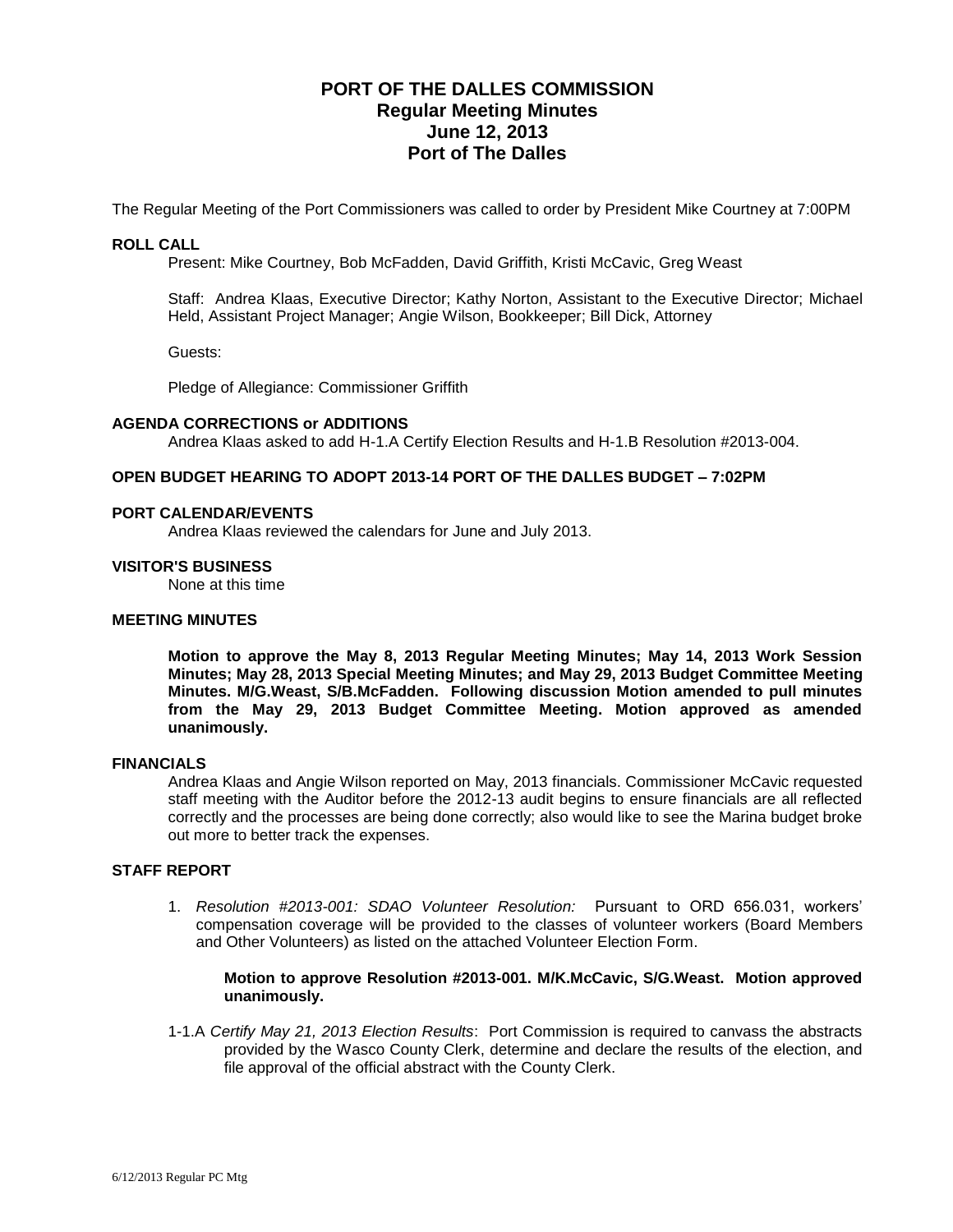## **Motion to approve the official abstract of the May 21, 2013 Election as provided by the Wasco County Clerk. M/G.Weast, S/D.Griffith. Motion approved unanimously.**

1-1.B Resolution #2013-004 authorizing the Executive Director to travel to China as part of an international Trade Mission. Andrea Klaas reported the resolution is required to stay in compliance with Oregon Ethics Laws. The Trade Mission meets the Port's mission. Financial impact approximately \$1,200.

## **Motion to approve Resolution #2013-004. M/D.Griffith, S/B.McFadden. Motion approved unanimously.**

- 2. *Monthly Highlights –* Andrea Klaas reported on the Oregon Entrepreneur Summit. Good contacts with garment industry. Doing follow-up with contacts; continuing to work with MCEDD and regional partners on proposal for funding an Advanced Manufacturing cluster development in the Gorge; The Dalles hosted the annual Oregon Economic Development Association Board meeting; met with Mike Richardson from The Dalles irrigation district after Commissioner McFadden noticed in ORS&&& that Ports can operate irrigation systems. Andrea will forward this information to be included in the Port's Strategic Plan; Michael and Andrea met with Senator Merkley staffer, Susanna Jullber to update her on the status of North Chenoweth and Wetlands projects; Northwest Aluminum convened a meeting with the local, State and Federal regulators to discuss hot to move forward with the NWA Smelter site. A summary of the meeting will be placed in DropBox; Michael and Andrea are working with the State on several avenues of funding for North Chenoweth.
- 3. *Development Update:* Michael Held reported that the Wetland Technical Advisory Committee meeting went well. They are defining a scope of work for consultants; Port did not receive EPA grant. Additional funding sources are being explored; North Chenoweth continues to move forward. Construction plans are being submitted for next round of City reviews on June 10; currently reviewing and revising procurement policies and preparing an amendment for the Contract Review Board's consideration. Revised amendment should be ready next month; North Chenoweth scheduled for ground breaking July, 2013. Michael has begun working with the State Business Office to work the site through the Industrial Certification Process.
- 4. *Marina Update:* Kathy Norton updated the Commission on activities at the Marina; Marina leases will be sent June 17, 2013; Software issues with new security gates (Commission directed staff to make getting the new locks on the gates a priority); City WiFi is for lighter outdoor uses, for residents and travelers in the area to get on the net and look for places to go in the area; the sea lion is still in the Marina; City police responded to a domestic violence incident at the launch ramp restrooms. There was some damage to one restroom. Lundell Plumbing provided an estimate to repair the damage and that has been provided to the City Police; the Tall Ships – Lady Washington and Hawaiian Chieftain were here June 3-5 for community education and sailing adventures.

## **REPORTS OF COMMITTEES**

- a) Urban Renewal Commissioner Weast: Next meeting 6/18/2013
- b) Chamber of Commerce Commissioner McFadden: No Music in the Park this year; Charm Trail is successful (G.Weast); Business after Hours at Klindt Building this month (K.McCavic); discussion on ways to get Car Show participants into downtown this year; New Chamber Director Lisa Farquharson doing a good job.
- c) Wasco EDC A.Klaas: Discussed on-going issues at Pine Hollows Reservoir. Launch ramp and restroom are operating this year; there is a vacancy on the Wasco EDC Board.
- d) Com munity Outreach Team A.Klaas/Commissioner Weast/Commissioner McFadden: Meeting this Friday.

## **CLOSE BUDGET HEARING TO ADOPT 2013-14 PORT OF THE DALLES BUDGET – 8:17PM**

- 1.2(A) Approve Amending the 2012-13 Port of The Dalles budget Resolution #2013-002 as follows:
	- General Fund: Personal Services Adopted \$224,676 \$7,100 = Amended \$217,576; Materials & Services Adopted  $$116,300 + $4,000 =$  Amended \$120,300; Capital Outlay Adopted \$35,000 +  $$3,100 =$  Amended  $$38,100$ .